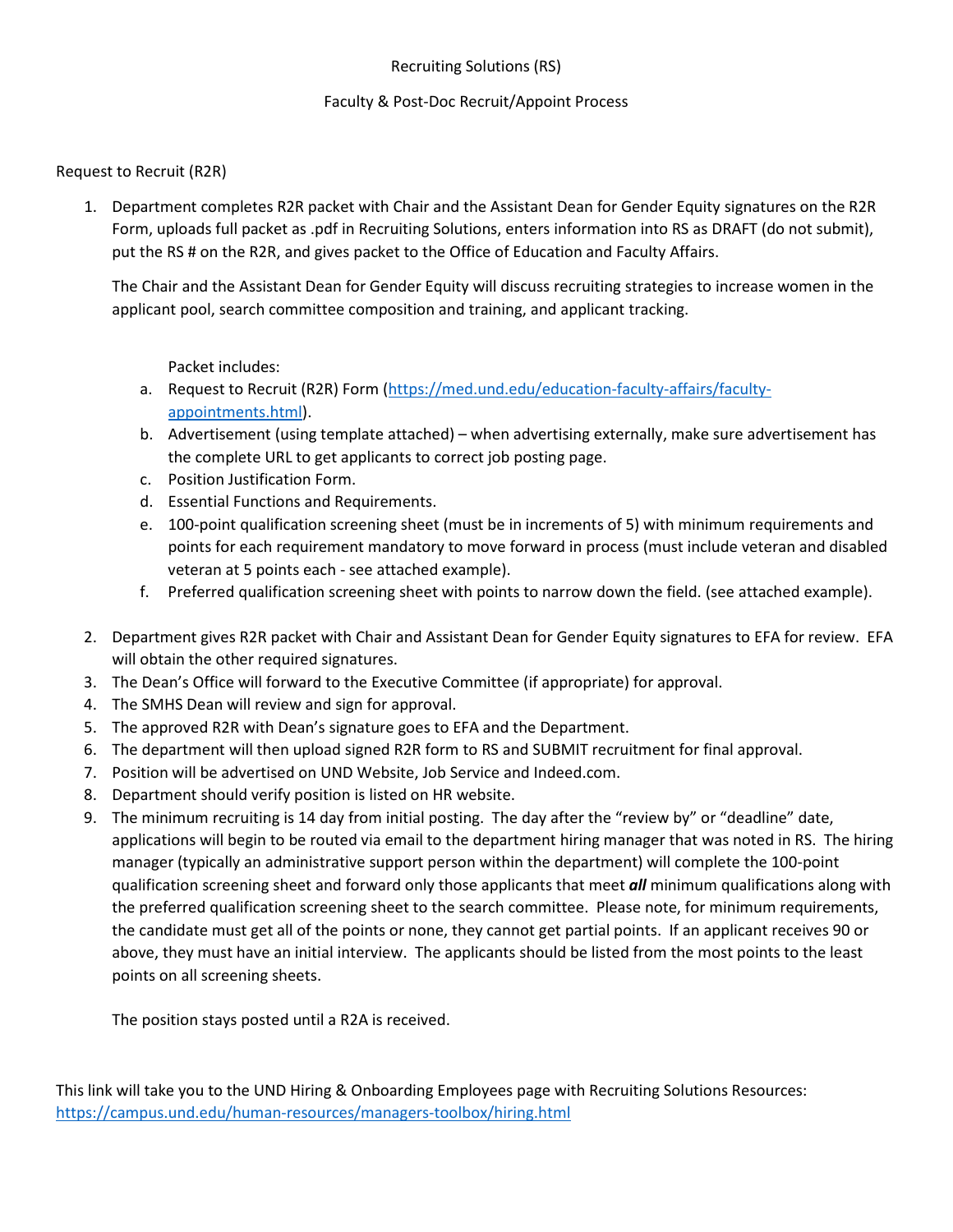1. Department completes packet with Chair and the Assistant Dean for Gender Equity signatures on the R2A Form:

Packet includes:

- a. Request to Appoint (R2A) Form [\(https://med.und.edu/education-faculty-affairs/faculty](https://med.und.edu/education-faculty-affairs/faculty-appointments.html)[appointments.html\)](https://med.und.edu/education-faculty-affairs/faculty-appointments.html).
- b. Draft Letter of Offer (LOO) with DRAFT watermark and no signatures.
- c. Department CPT Faculty Appointment Request Form (for all academic faculty) [https://med.und.edu/education-faculty-affairs/\\_files/docs/faculty-appointments/faculty-appointment](https://med.und.edu/education-faculty-affairs/_files/docs/faculty-appointments/faculty-appointment-review-form.pdf)[review-form.pdf.](https://med.und.edu/education-faculty-affairs/_files/docs/faculty-appointments/faculty-appointment-review-form.pdf)
- d. Application/requested application documents of chosen candidate.
- e. Completed 100-point qualification screening sheet points received must be all or nothing, cannot be partial points, rationale is either "meets minimum requirements" or "does not meet minimum requirements"
- f. Completed preferred qualification screening sheet must have all candidates that met the minimum requirements. Rationale must be based on requirements, position, interview, etc.; applicants cannot be compared to one another. Points on preferred requirements can be partial, identify which applicant is the preferred candidate and if there is a  $2^{nd}$  choice. On all screening sheets the applicants should be listed from most points to least points
- g. If moving expenses are offered, the Authorization for Moving Expense Reimbursement form must be part of the packet.
- h. EFA will acquire the School CPT review letter for all academic appointments once the R2A packet is received with items a-g.

It is the responsibility of the department to inform all candidates of their status concerning the position.

- 2. Department gives R2A packet with Chair and Assistant Dean for Gender Equity signatures to EFA for review. EFA will obtain the other required signatures.
- 3. The SMHS Dean will review and sign for approval.
- 4. The approved R2A with Dean's signature goes to EFA and the Department
- 5. The department will upload signed R2A form into RS and complete the process for hire in RS.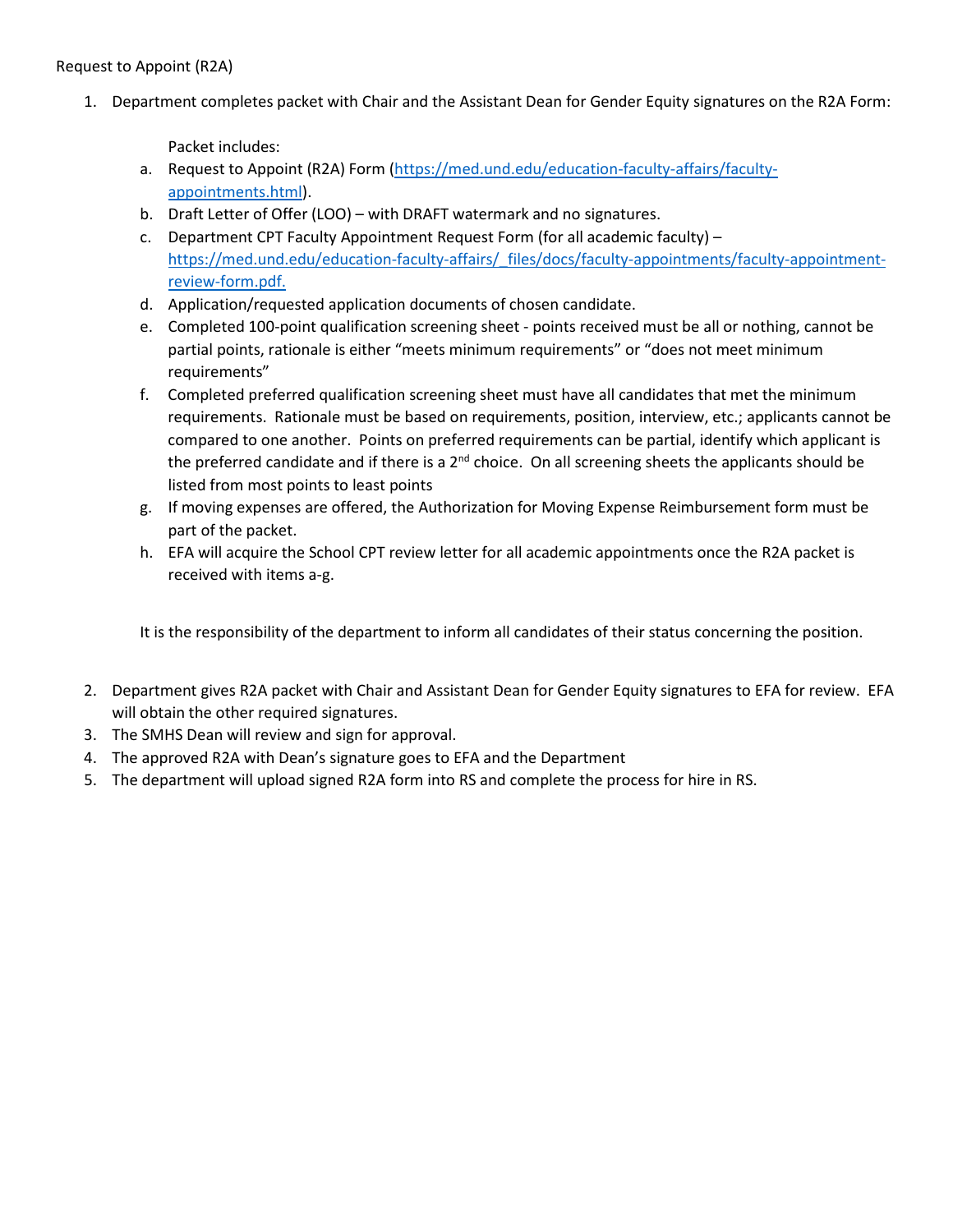# **UNIVERSITY OF NORTH DAKOTA SCHOOL OF MEDICINE AND HEALTH SCIENCES, Department of [Department Name], [Position Title], Position #[XXXXXX]**

# **Description**

# **Compensation and Appointment**

**Position: Rank: Remuneration/Salary: \$, commensurate with experience and qualifications.**

**Benefits**: Includes single or family health care coverage (premiums paid for by the university), basic life insurance, EAP, retirement plan, and tuition waiver. Optional benefits available: supplemental life, dental, vision, flexible spending account, supplemental retirement plans.

This position is a twelve (12) month, non-tenure track, special appointment OR tenure-track appointment, with University of North Dakota (UND) School of Medicine and Health Sciences (SMHS), Department of X

# **Job Summary and Responsibilities:**

#### **Minimum Requirements:**

- Minimum  $#1$
- Minimum #2
- Successful completion of criminal history records check

In compliance with federal law, all persons hired will be required to verify identity and eligibility to work in the U.S. and to complete the required employment eligibility verification form upon hire.

# **Preferred Requirements:**

- Preferred #1
- Preferred #2

**To Apply:** Review of applications will begin on mm/dd/yyyy. Position is open until filled.

# **OR**

**To Apply:** Closing date to apply is mm/dd/yyyy. For full consideration, all application materials must be fully submitted by 11:59 PM on mm/dd/yyyy.

Applications must include the following material: PLACE REQUIRED DOCUMENTATION INFORMATION HERE.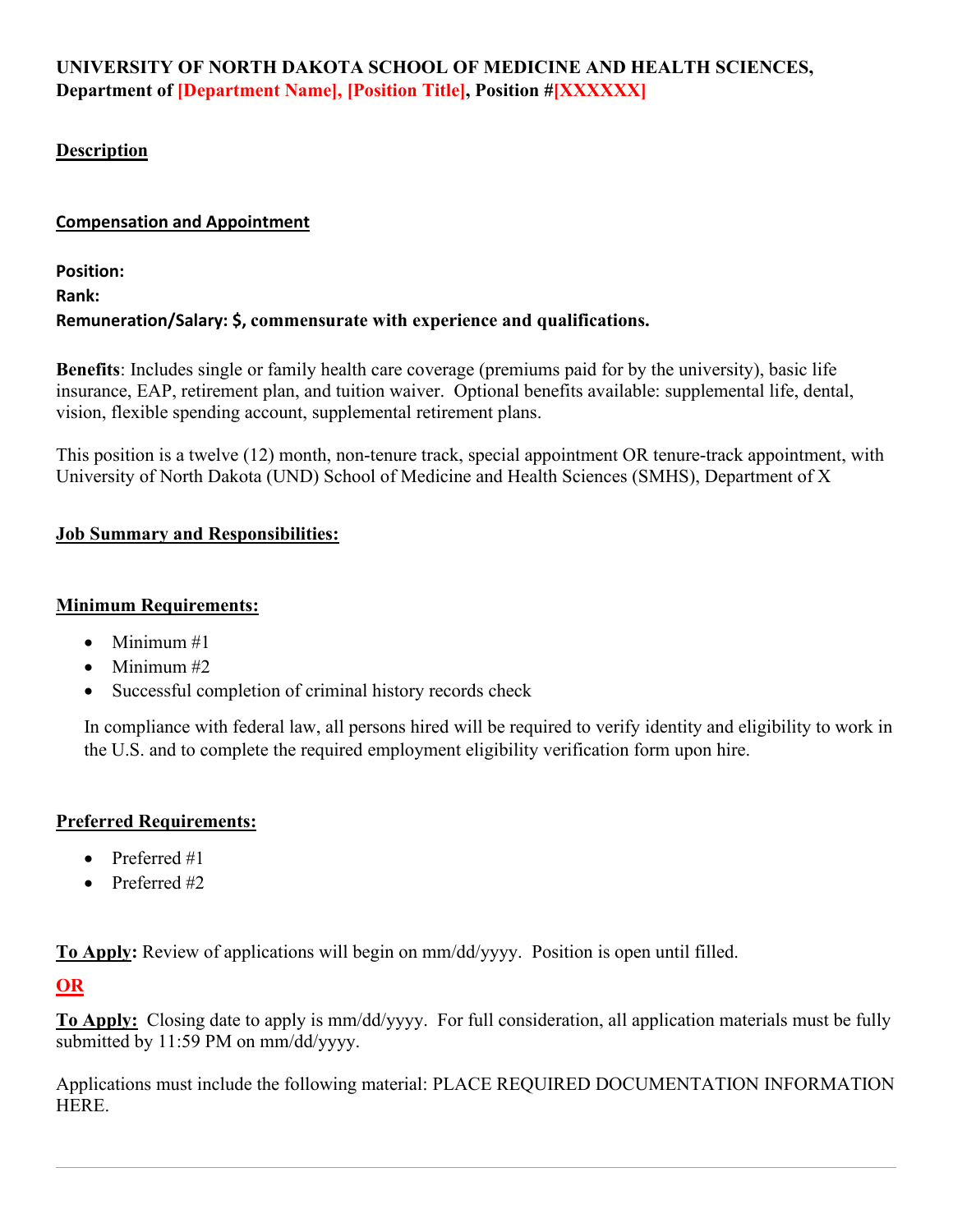# **Additional Information**

To find out why living and working in Greater Grand Forks is way cooler, check out [Grand Forks is Cooler.](http://www.grandforksiscooler.com/)

All information listed in this position announcement will be used by Human Resources, the Hiring Department, and EO/Title IX for screening, interviewing and selection purposes.

## **Confidentiality of Application Materials**

Pursuant to NDCC 44-04-18.27, applications and any records related to the applications that identify an applicant are confidential, except records related to the finalists of the position, which are open to the public after the search committee has identified the top three finalists who will be invited to campus.

# **EEO Statement**

The University of North Dakota is an Affirmative Action/Equal Opportunity Employer. All qualified applicants will receive consideration for employment without regard to race, color, religion, sex, sexual orientation, gender identity, national origin, disability or other protected characteristic. Women, minorities, veterans, individuals with disabilities, and members of other underrepresented groups are especially encouraged to apply. Applicants are invited to provide information regarding their gender, race and/or ethnicity, veteran's status and disability status as part of the application process. This information will remain confidential and separate from your application.

## **Veteran's Preference**

Veterans claiming preference must submit all proof of eligibility by the closing date. Proof of eligibility includes a DD-214 and if claiming disabled status, a current letter of disability (less than one year old) from the Veterans' Administration.

## **Clery Statement**

In compliance with the Jeanne Clery Disclosure of Campus Security Policy and Campus Crime Statistics Act, the University of North Dakota publishes an Annual Security and Fire Safety Report. The report includes the university's policies, procedures, and programs concerning safety and security, as well as three years' of crime statistics for our campus. As a prospective employee, you are entitled to a copy of this report. The report and statistical data can be found online at UND.edu. You may also request a paper copy of the report from the UND Police Department located at 3851 Campus Road, Grand Forks, ND, 58202.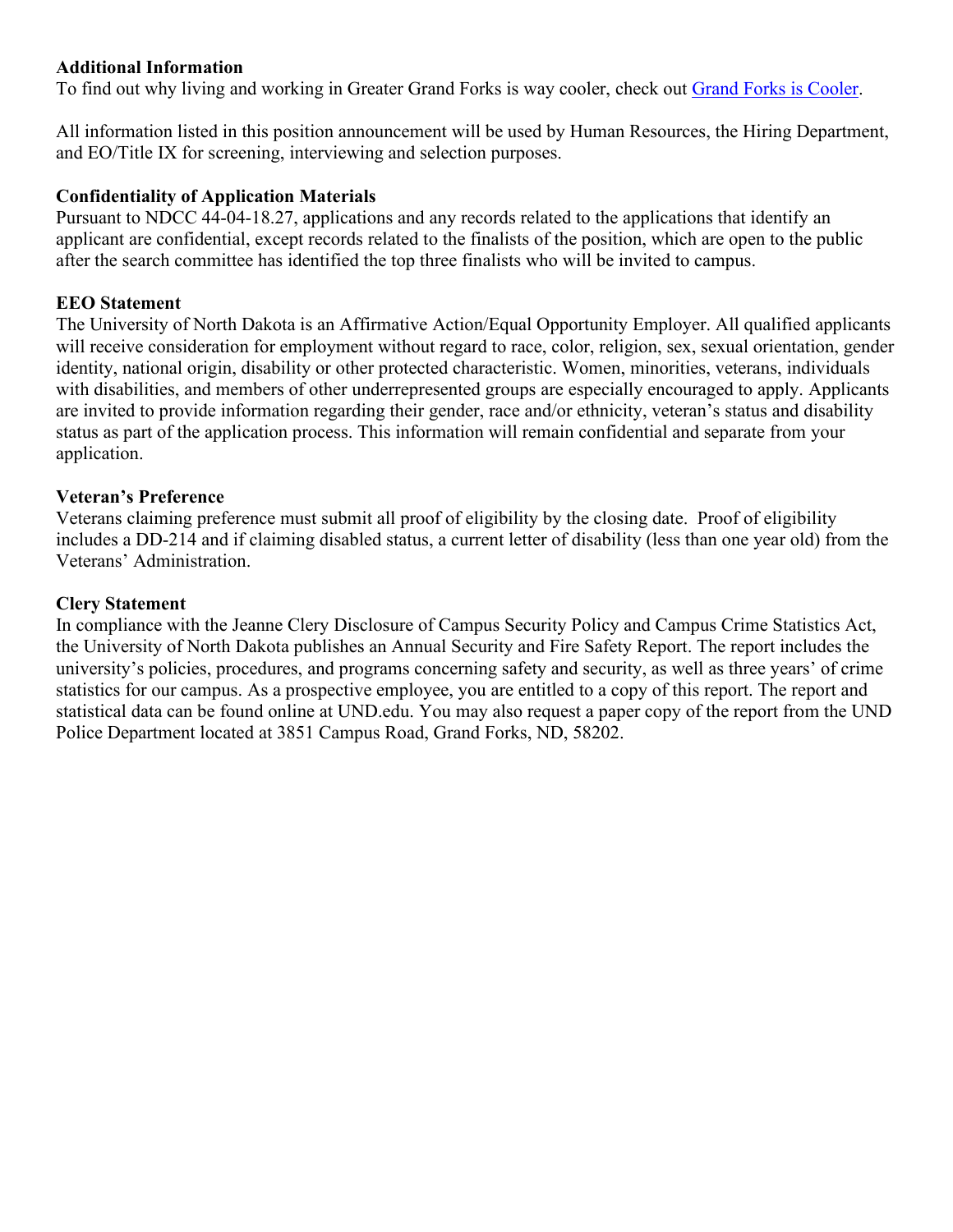| <b>TITLE</b>                                                                                                                            |           |                      |           |         |                 |              |                                          |  |  |  |
|-----------------------------------------------------------------------------------------------------------------------------------------|-----------|----------------------|-----------|---------|-----------------|--------------|------------------------------------------|--|--|--|
| Initial Screening 100 Point Rating Sheet                                                                                                |           |                      |           |         |                 |              |                                          |  |  |  |
|                                                                                                                                         |           |                      |           |         |                 |              |                                          |  |  |  |
|                                                                                                                                         |           |                      |           |         |                 |              |                                          |  |  |  |
| <b>Points</b>                                                                                                                           |           |                      |           | 5       | 5               | 100          |                                          |  |  |  |
|                                                                                                                                         |           |                      |           |         | <b>Disabled</b> |              | <b>Rationale</b><br><b>Meets or Does</b> |  |  |  |
| <b>Candidate</b>                                                                                                                        | Minimum 1 | Minimum <sub>2</sub> | Minimum 3 | Veteran | Veteran         | <b>TOTAL</b> | <b>Not Meet</b>                          |  |  |  |
|                                                                                                                                         |           |                      |           |         |                 |              |                                          |  |  |  |
|                                                                                                                                         |           |                      |           |         |                 |              |                                          |  |  |  |
|                                                                                                                                         |           |                      |           |         |                 |              |                                          |  |  |  |
|                                                                                                                                         |           |                      |           |         |                 |              |                                          |  |  |  |
|                                                                                                                                         |           |                      |           |         |                 |              |                                          |  |  |  |
|                                                                                                                                         |           |                      |           |         |                 |              |                                          |  |  |  |
|                                                                                                                                         |           |                      |           |         |                 |              |                                          |  |  |  |
|                                                                                                                                         |           |                      |           |         |                 |              |                                          |  |  |  |
|                                                                                                                                         |           |                      |           |         |                 |              |                                          |  |  |  |
|                                                                                                                                         |           |                      |           |         |                 |              |                                          |  |  |  |
| No limit on number of minimum requirements<br>Total for minimum must equal 100 and must have Veteran (5 pt) and Disabled Veteran (5 pt) |           |                      |           |         |                 |              |                                          |  |  |  |
| Applicant must receive all or nothing for each requirement.                                                                             |           |                      |           |         |                 |              |                                          |  |  |  |
| Applicants must be placed in order of points with the highest being first.                                                              |           |                      |           |         |                 |              |                                          |  |  |  |
| All applicants that receive 90 or more points must be moved forward, placed on the                                                      |           |                      |           |         |                 |              |                                          |  |  |  |
| preferred screening sheet and receive an initial interview                                                                              |           |                      |           |         |                 |              |                                          |  |  |  |